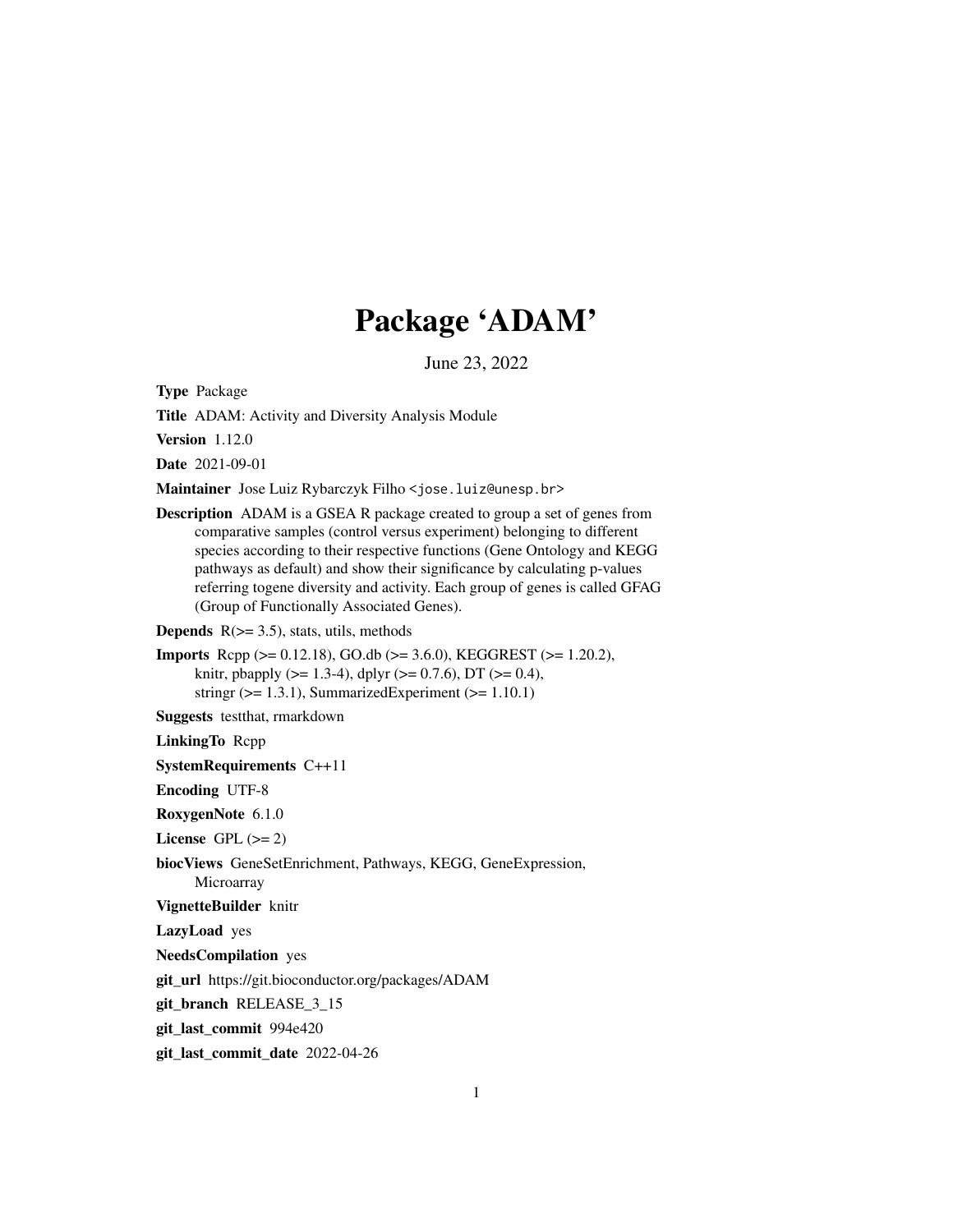#### <span id="page-1-0"></span>Date/Publication 2022-06-23

Author André Luiz Molan [aut], Giordano Bruno Sanches Seco [ctb], Agnes Takeda [ctb], Jose Rybarczyk Filho [ctb, cre, ths]

### R topics documented:

| Index | 0 |
|-------|---|
|       |   |

ADAnalysis *Group of Functionally Associated Genes (GFAG) partial analysis*

#### Description

Analysis of functionally associated gene groups, based on gene diversity and activity, for different species according to existing annotation packages or user's personal annotations. ADAnalysis function allows to run a partial analysis, where is calculated just gene diversity and activity of each GFAG with no signicance by bootrstrap, Wilcoxon or Fisher.

#### Usage

ADAnalysis(ComparisonID, ExpressionData, MinGene, MaxGene, DBSpecies, AnalysisDomain, GeneIdentifier)

#### Arguments

| ComparisonID | Sample comparisons identification. It must be a vector in which each element<br>corresponds to 2 sample columns from the expression data. The data's sample<br>columns in each element from the vector are comma separated. The first one<br>refers to the control sample, while the second refers to the experiment. This<br>argument must be informed by the user. There is no default value for it.                                                                                                                                                                                                                            |
|--------------|-----------------------------------------------------------------------------------------------------------------------------------------------------------------------------------------------------------------------------------------------------------------------------------------------------------------------------------------------------------------------------------------------------------------------------------------------------------------------------------------------------------------------------------------------------------------------------------------------------------------------------------|
|              | ExpressionData Gene expression data (microarray or RNA-seq, for example). It must be a Sum-<br>marized Experiment object, a data frame or a path for a text file tab separated<br>containing at least 3 columns. First column mandatory corresponds to the gene<br>identification, according to Geneldentifier argument. Second, third and the other<br>columns correspond to the gene expression values realated to the genes in the<br>first column and each of these columns correspond to a different sample (control<br>versus experiment). This argument must be informed by the user. There is no<br>default value for it. |
| MinGene      | Minimum number of genes per GFAG. It must be a positive integer value differ-<br>ent from zero and lower than MaxGene argument. Default is 3.                                                                                                                                                                                                                                                                                                                                                                                                                                                                                     |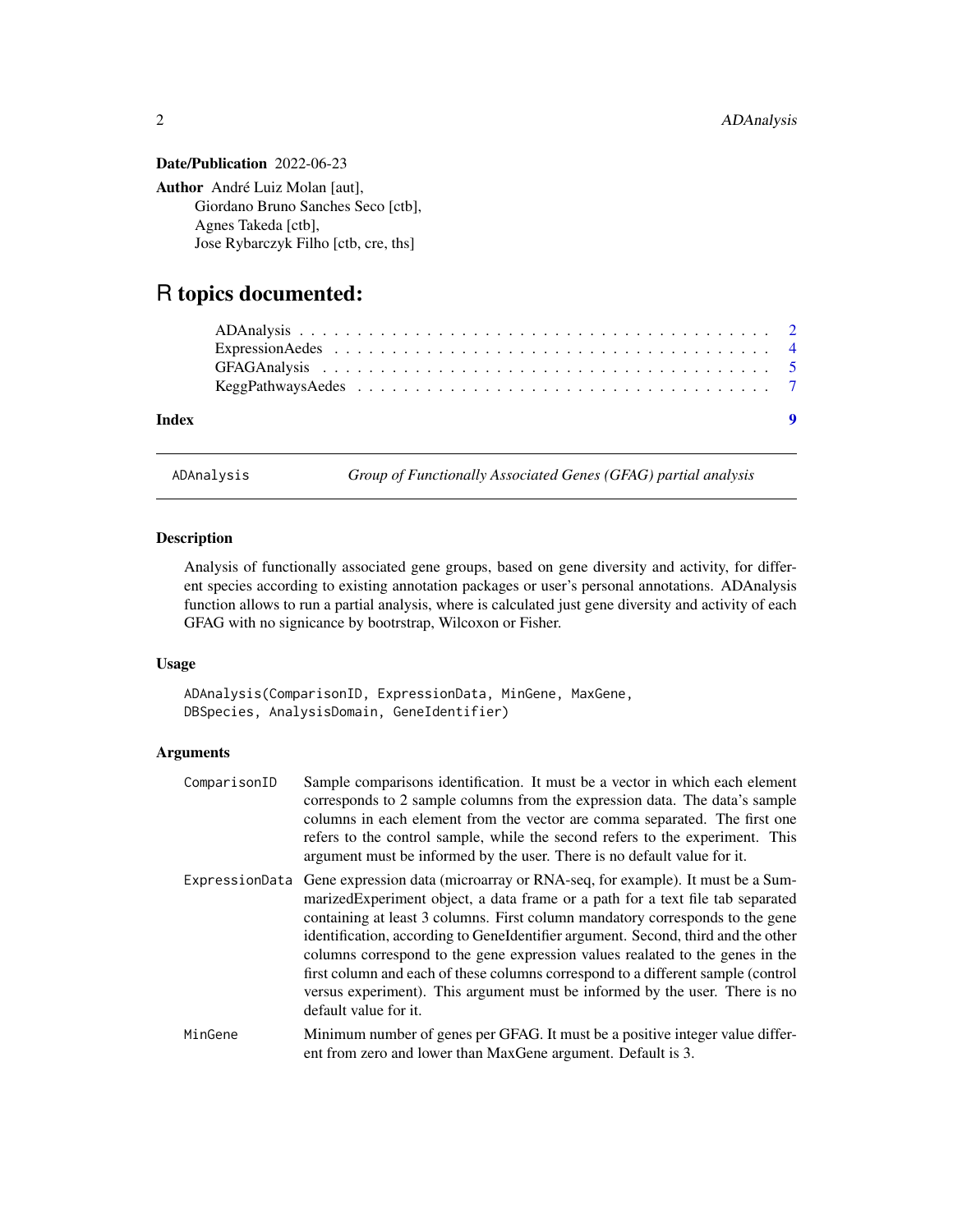| MaxGene        | Maximum number of genes per GFAG. It must be a positive integer value dif-<br>ferent from zero and greater than MinGene argument. Default is 2000.                                                                                                                                                                                                                                                                                                                                                                                                                                                                                                                                                                                                                                                                                                                                                                                                                                                                                                                                                                                                                                       |
|----------------|------------------------------------------------------------------------------------------------------------------------------------------------------------------------------------------------------------------------------------------------------------------------------------------------------------------------------------------------------------------------------------------------------------------------------------------------------------------------------------------------------------------------------------------------------------------------------------------------------------------------------------------------------------------------------------------------------------------------------------------------------------------------------------------------------------------------------------------------------------------------------------------------------------------------------------------------------------------------------------------------------------------------------------------------------------------------------------------------------------------------------------------------------------------------------------------|
| DBSpecies      | A string corresponding to the name of an OrgDb species gene annotation pack-<br>age: org.Ag.eg.db (Anopheles gambiae), org.At.tair.db (Arabdopsis thaliana),<br>org.Bt.eg.db (Bos taurus), org.Ce.eg.db (Caenorhabditis elegans), org.Cf.eg.db<br>(Canis familiaris), org.Dm.eg.db (Drosophila melanogaster), org.Dr.eg.db (Danio<br>rerio), org.EcK12.eg.db (Escherichia coli K12), org.EcSakai.eg.db (Escherichia<br>coli Sakai), org.Gg.eg.db (Gallus gallus), org.Hs.eg.db (Homo sapiens), org.Mm.eg.db<br>(Mus musculus), org. Mmu.eg.db (Macaca mulatta), org. Pf. plasmo.db (Plasmod-<br>ium falciparum), org.Pt.eg.db (Pan troglodytes), org.Rn.eg.db (Rattus norvegi-<br>cus), org.Sc.sgd.db (Saccharomyces cerevisiae), org.Ss.eg.db (Sus scrofa) and<br>org.Xl.eg.db (Xenopus laevis). If there is no package, it's possible for the user<br>to create a personal gene annotation file, tab separated, containing 3 columns:<br>gene, term annotation code and description of the term annotation. So, istead of<br>a string with an OrgDb name, inform a data frame or a path for the file. This<br>argument must be informed by the user. There is no default value for it. |
| AnalysisDomain | Analysis domain to be considered for building GFAGs, according: gobp (Gene<br>Ontology - Biological Processes), gocc (Gene Ontology - Celular Components),<br>gomf (Gene Ontology - Molecular Functions), kegg (KEGG Pathways) or own<br>(if there is no annotation package - the annotations were defined in a file by the<br>user). This argument must be informed by the user. There is no default value for<br>it.                                                                                                                                                                                                                                                                                                                                                                                                                                                                                                                                                                                                                                                                                                                                                                   |
| GeneIdentifier | Gene nomenclature to be used: entrez or tairID for Arabdopsis thaliana, entrez<br>or orfID for Saccharomyces cerevisiae, symbol or orfID for Plasmodium fal-<br>ciparum and symbol or entrez for the other species. If there is no annotation<br>package, just put the gene nomenclature present in the user's personal annota-<br>tions. This argument must be informed by the user. There is no default value for<br>it.                                                                                                                                                                                                                                                                                                                                                                                                                                                                                                                                                                                                                                                                                                                                                               |

#### Details

The genes present in the expression data are grouped by their respective functions according to the domains described by AnalysisDomain argument. The relationship between genes and functions are made based on the species annotation package. If there is no annotation package, a three column file (gene, function and function description) must be provided. For each GFAG, gene diversity and activity in each sample are calculated. As the package always compare two samples (control versus experiment), relative gene diversity and activity for each GFAG are calculated.

#### Value

Return a list with two elements. The first one refers to a data frame with the GFAGs and their respective genes. The second one is a a list where each position is a data frame presenting the result of the analysis, according to ComparisonID argument.

#### Author(s)

André Luiz Molan (andre.molan@unesp.br)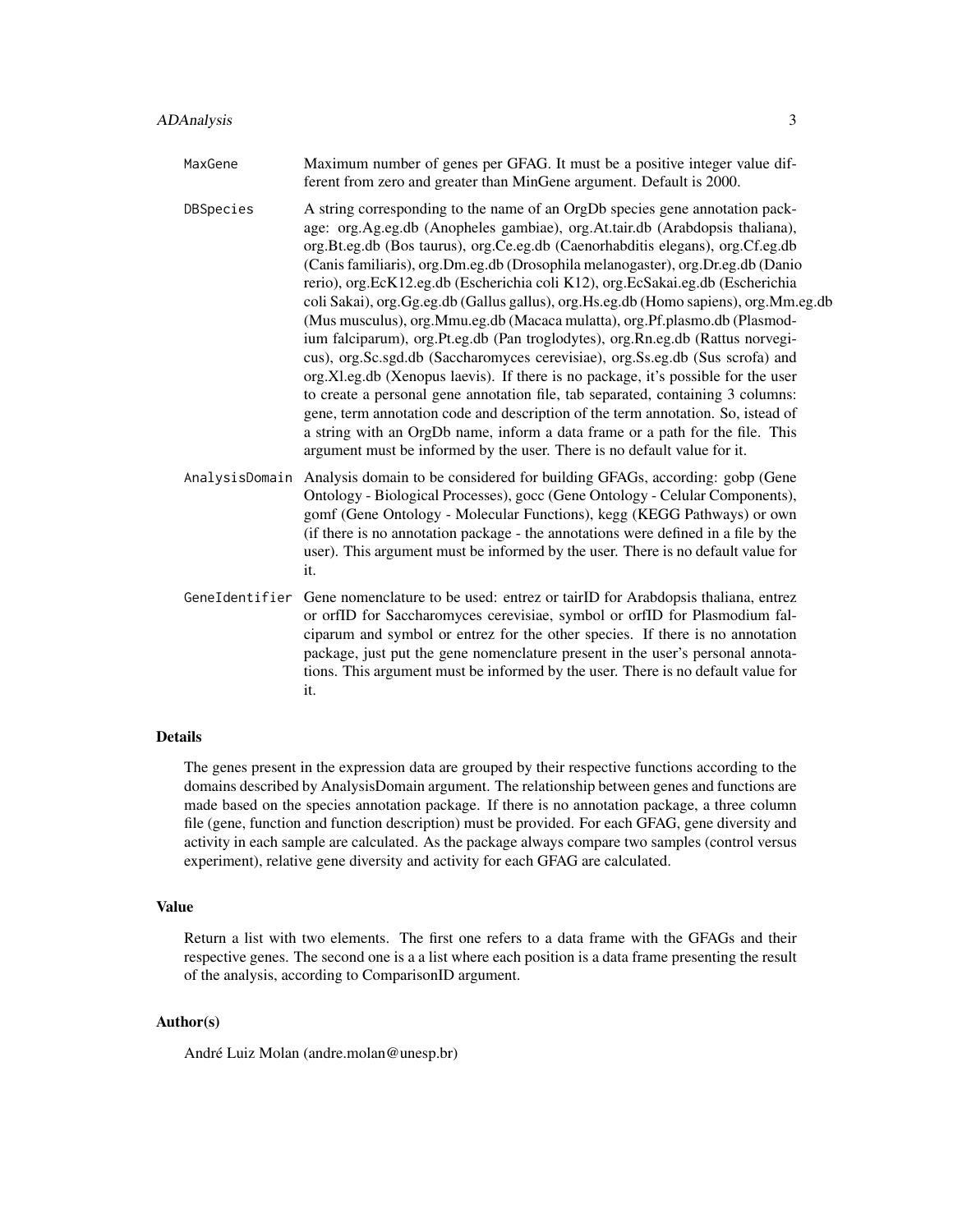#### <span id="page-3-0"></span>References

CASTRO, M. A., RYBARCZYK-FILHO, J. L., et al. Viacomplex: software for landscape analysis of gene expression networks in genomic context. Bioinformatics, Oxford Univ Press, v. 25, n. 11, p. 1468–1469, 2009.

#### Examples

```
##
#Partial Analysis with Aedes aegypti through ADAnalysis function
##
data(ExpressionAedes)
data(KeggPathwaysAedes)
ResultAnalysis <- ADAnalysis(ComparisonID = c("control1,experiment1"),
ExpressionData = ExpressionAedes, MinGene = 3L, MaxGene = 20L,
DBSpecies = KeggPathwaysAedes, AnalysisDomain = "own",
GeneIdentifier = "geneStableID")
## Not run:
head(ResultAnalysis[[1]]) #Relation between genes and functions
head(ResultAnalysis[[2]][1]) #Result comparison 1
```
## End(Not run)

ExpressionAedes *Aedes aegypti RNA-seq data expression*

#### Description

A sample fragment of gene expression from an RNA-seq experiment of Aedes aegypti mosquito.

#### Format

A data frame with 34 rows and 5 variables

#### References

AKBARI, O. S. et al. The developmental transcriptome of the mosquito aedes aegypti, an invasive species and major arbovirus vector. G3: Genes— Genomes— Genetics, Genetics Society of America, v. 3, n. 9, p. 1493–1509, 2013.

#### Examples

data(ExpressionAedes)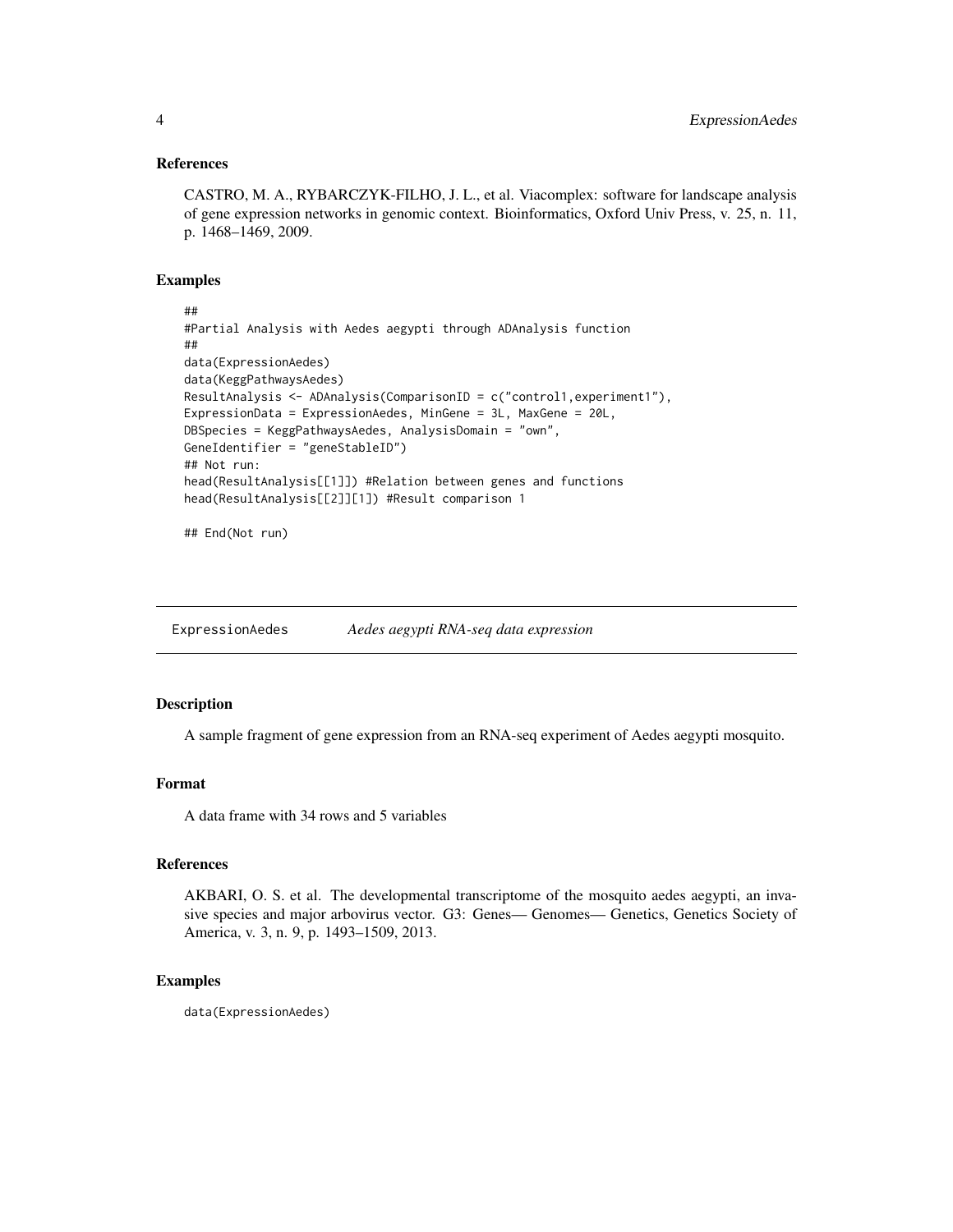#### Description

Analysis of functionally associated gene groups, based on gene diversity and activity, for different species according to existing annotation packages or user's personal annotations. GFAGAnalysis function allows to run a complete analysis, using all available arguments.

#### Usage

```
GFAGAnalysis(ComparisonID, ExpressionData, MinGene, MaxGene,
SeedNumber, BootstrapNumber, PCorrection, DBSpecies, PCorrectionMethod,
WilcoxonTest, FisherTest, AnalysisDomain, GeneIdentifier)
```
#### Arguments

| ComparisonID    | Sample comparisons identification. It must be a vector in which each element<br>corresponds to 2 sample columns from the expression data. The data's sample<br>columns in each element from the vector are comma separated. The first one<br>refers to the control sample, while the second refers to the experiment. This<br>argument must be informed by the user. There is no default value for it.                                                                                                                                                                                                             |
|-----------------|--------------------------------------------------------------------------------------------------------------------------------------------------------------------------------------------------------------------------------------------------------------------------------------------------------------------------------------------------------------------------------------------------------------------------------------------------------------------------------------------------------------------------------------------------------------------------------------------------------------------|
| ExpressionData  | Gene expression data (microarray or RNA-seq, for example). It must be a Sum-<br>marized Experiment object, a data frame or a path for a text file tab separated<br>containing at least 3 columns. First column mandatory corresponds to the gene<br>identification, according to GeneIdentifier argument. Second, third and the other<br>columns correspond to the gene expression values realated to the genes in the<br>first column and each of these columns correspond to a different sample (control<br>versus experiment). This argument must be informed by the user. There is no<br>default value for it. |
| MinGene         | Minimum number of genes per GFAG. It must be a positive integer value differ-<br>ent from zero and lower than MaxGene argument. Default is 3.                                                                                                                                                                                                                                                                                                                                                                                                                                                                      |
| MaxGene         | Maximum number of genes per GFAG. It must be a positive integer value dif-<br>ferent from zero and greater than MinGene argument. Default is 2000.                                                                                                                                                                                                                                                                                                                                                                                                                                                                 |
| SeedNumber      | Seed for bootstrap. A numeric positive value used as seed for random number<br>generating by bootstrap function. Default is 1049.                                                                                                                                                                                                                                                                                                                                                                                                                                                                                  |
| BootstrapNumber |                                                                                                                                                                                                                                                                                                                                                                                                                                                                                                                                                                                                                    |
|                 | Number of bootstraps. A numeric value greater than zero, used by bootstrap<br>function generates p-values for each GFAG. Default is 1000.                                                                                                                                                                                                                                                                                                                                                                                                                                                                          |
| PCorrection     | Cutoff for p-value correction. A numeric value between 0 and 1. Default is 0.05.                                                                                                                                                                                                                                                                                                                                                                                                                                                                                                                                   |
| DBSpecies       | A string corresponding to the name of an OrgDb species gene annotation pack-<br>age: org.Ag.eg.db (Anopheles gambiae), org.At.tair.db (Arabdopsis thaliana),<br>org.Bt.eg.db (Bos taurus), org.Ce.eg.db (Caenorhabditis elegans), org.Cf.eg.db<br>(Canis familiaris), org.Dm.eg.db (Drosophila melanogaster), org.Dr.eg.db (Danio<br>rerio), org.EcK12.eg.db (Escherichia coli K12), org.EcSakai.eg.db (Escherichia                                                                                                                                                                                                |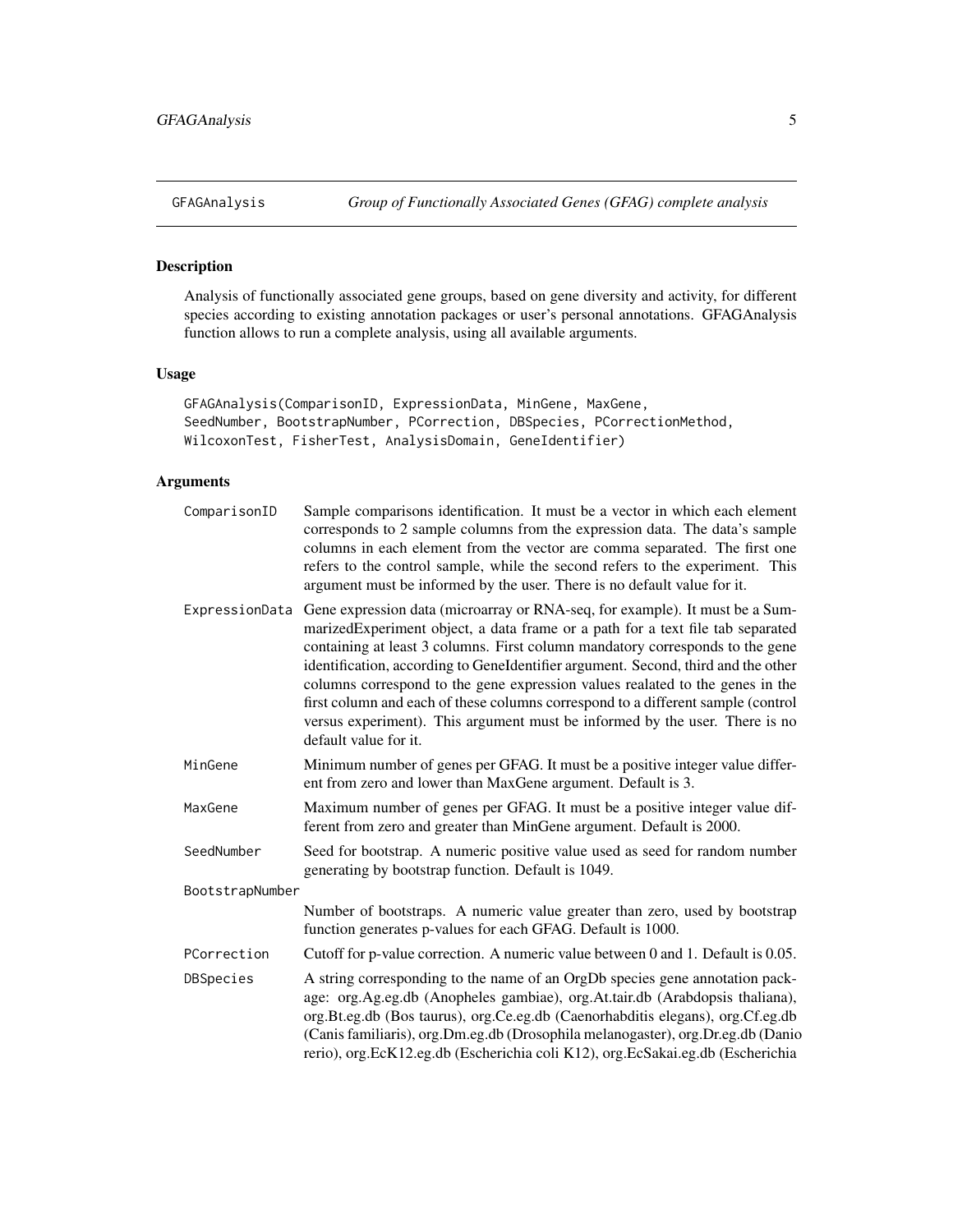|                   | coli Sakai), org.Gg.eg.db (Gallus gallus), org.Hs.eg.db (Homo sapiens), org.Mm.eg.db<br>(Mus musculus), org. Mmu.eg.db (Macaca mulatta), org. Pf. plasmo.db (Plasmod-<br>ium falciparum), org.Pt.eg.db (Pan troglodytes), org.Rn.eg.db (Rattus norvegi-<br>cus), org.Sc.sgd.db (Saccharomyces cerevisiae), org.Ss.eg.db (Sus scrofa) and<br>org.XI.eg.db (Xenopus laevis). If there is no package, it's possible for the user<br>to create a personal gene annotation file, tab separated, containing 3 columns:<br>gene, term annotation code and description of the term annotation. So, istead of<br>a string with an OrgDb name, inform a data frame or a path for the file. This |
|-------------------|---------------------------------------------------------------------------------------------------------------------------------------------------------------------------------------------------------------------------------------------------------------------------------------------------------------------------------------------------------------------------------------------------------------------------------------------------------------------------------------------------------------------------------------------------------------------------------------------------------------------------------------------------------------------------------------|
|                   | argument must be informed by the user. There is no default value for it.                                                                                                                                                                                                                                                                                                                                                                                                                                                                                                                                                                                                              |
| PCorrectionMethod |                                                                                                                                                                                                                                                                                                                                                                                                                                                                                                                                                                                                                                                                                       |
|                   | Method p-value correction: holm, hochberg, hommel, bonferroni, bh, by or fdr.<br>Default is "fdr".                                                                                                                                                                                                                                                                                                                                                                                                                                                                                                                                                                                    |
| WilcoxonTest      | A logical value indicating whether or not to perform Wilcoxon test (TRUE for<br>performing and FALSE for not performing). Default is FALSE.                                                                                                                                                                                                                                                                                                                                                                                                                                                                                                                                           |
| FisherTest        | A logical value indicating whether or not to perform Fisher's exact test (TRUE<br>for performing and FALSE for not performing). Default is FALSE.                                                                                                                                                                                                                                                                                                                                                                                                                                                                                                                                     |
|                   | AnalysisDomain Analysis domain to be considered for building GFAGs, according: gobp (Gene<br>Ontology - Biological Processes), gocc (Gene Ontology - Celular Components),<br>gomf (Gene Ontology - Molecular Functions), kegg (KEGG Pathways) or own<br>(if there is no annotation package - the annotations were defined in a file by the<br>user). This argument must be informed by the user. There is no default value for<br>it.                                                                                                                                                                                                                                                 |
| GeneIdentifier    | Gene nomenclature to be used: entrez or tairID for Arabdopsis thaliana, entrez<br>or orfID for Saccharomyces cerevisiae, symbol or orfID for Plasmodium fal-<br>ciparum and symbol or entrez for the other species. If there is no annotation<br>package, just put the gene nomenclature present in the user's personal annota-<br>tions. This argument must be informed by the user. There is no default value for<br>it.                                                                                                                                                                                                                                                            |

#### Details

The genes present in the expression data are grouped by their respective functions according to the domains described by AnalysisDomain argument. The relationship between genes and functions are made based on the species annotation package. If there is no annotation package, a three column file (gene, function and function description) must be provided. For each GFAG, gene diversity and activity in each sample are calculated. As the package always compare two samples (control versus experiment), relative gene diversity and activity for each GFAG are calculated. Using bootstrap method, for each GFAG, according to relative gene diversity and activity, two p-values are calculated. The p-values are then corrected, according to the correction method defined by PCorrectionMethod argument, generating a q-value. The significative GFAGs will be those whoose q-value stay under the cutoff set by PCorrection argument. Optionally, it's possible to run Wilcoxon test and/or Fisher's exact test. These tests also provide a corrected p-value, and siginificative groups can be seen through them.

#### Value

Return a list with two elements. The first one refers to a data frame with the GFAGs and their respective genes. The second one is a a list where each position is a data frame presenting the result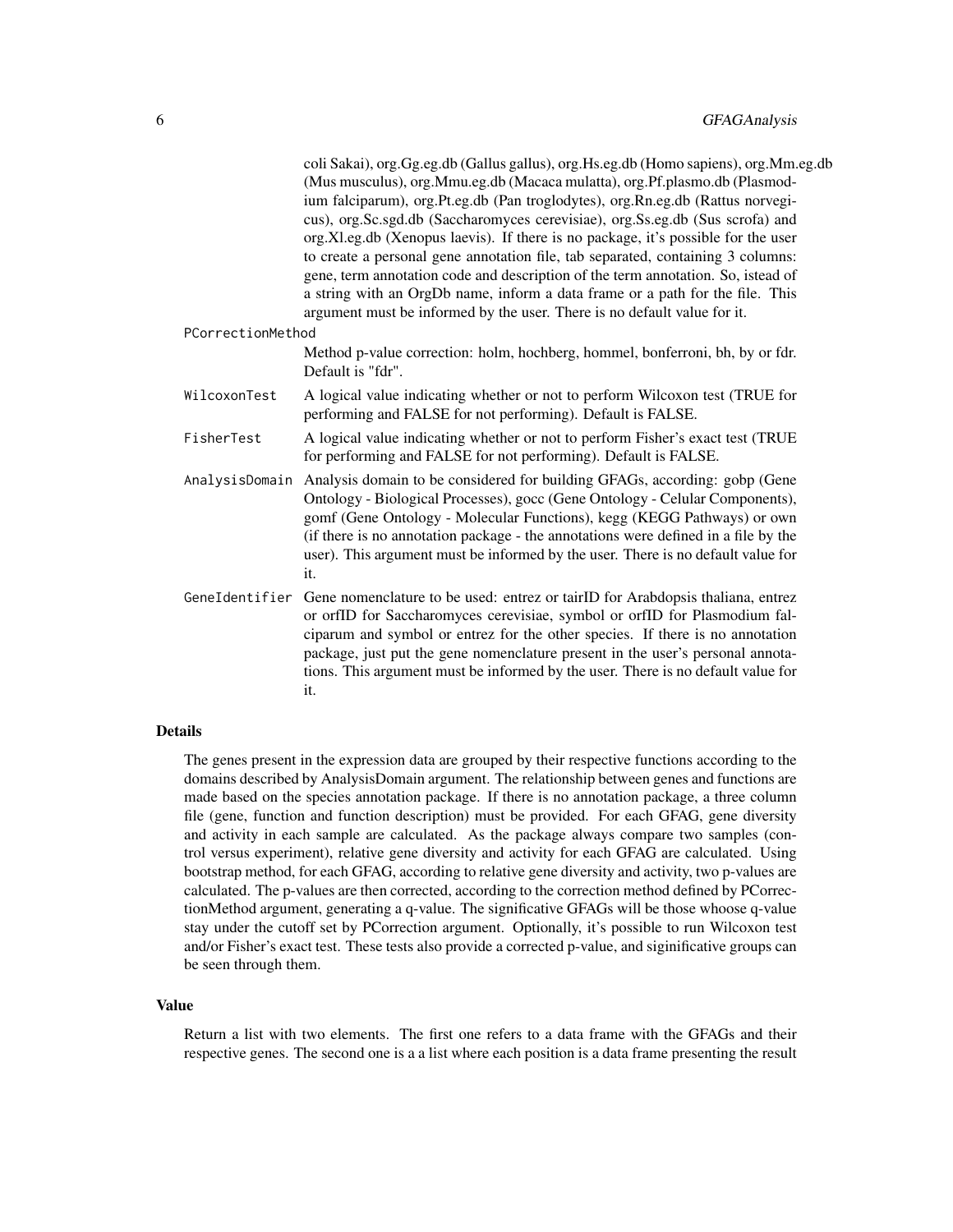#### <span id="page-6-0"></span>KeggPathwaysAedes 7

of the analysis, according to ComparisonID argument.

#### Author(s)

André Luiz Molan (andre.molan@unesp.br)

#### References

CASTRO, M. A., RYBARCZYK-FILHO, J. L., et al. Viacomplex: software for landscape analysis of gene expression networks in genomic context. Bioinformatics, Oxford Univ Press, v. 25, n. 11, p. 1468–1469, 2009.

#### Examples

```
##
#Complete Analysis with Aedes aetypti through GFAGAnalysis function
##
data(ExpressionAedes)
data(KeggPathwaysAedes)
ResultAnalysis <- GFAGAnalysis(ComparisonID = c("control1,experiment1",
"control2,experiment2"), ExpressionData = ExpressionAedes, MinGene = 3L,
MaxGene = 20L, SeedNumber = 1049, BootstrapNumber = 1000L,
PCorrection = 0.05, DBSpecies = KeggPathwaysAedes,
PCorrectionMethod = "fdr", WilcoxonTest = TRUE, FisherTest = TRUE,
AnalysisDomain = "own", GeneIdentifier = "gene")
## Not run:
head(ResultAnalysis[[1]]) #Relation between genes and functions
head(ResultAnalysis[[2]][1]) #Result comparison 1
head(ResultAnalysis[[2]][2]) #Result comparison 2
```
## End(Not run)

KeggPathwaysAedes *Relation between Aedes aegypti genes and KEGG pathways as ADAM input*

#### Description

A relation between the genes in the ExpressionAedes data and their respective KEGG pathways (GFAGs).

#### Format

A data frame with 200 rows and 2 variables

#### References

Molan, A. L. 2018. "Construction of a Tool for Multispecies Genic Functional Enrichment Analysis Among Comparative Samples." Master's thesis Institute of Biosciences of Botucatu – Univ. Estadual Paulista. http://hdl.handle.net/11449/157105.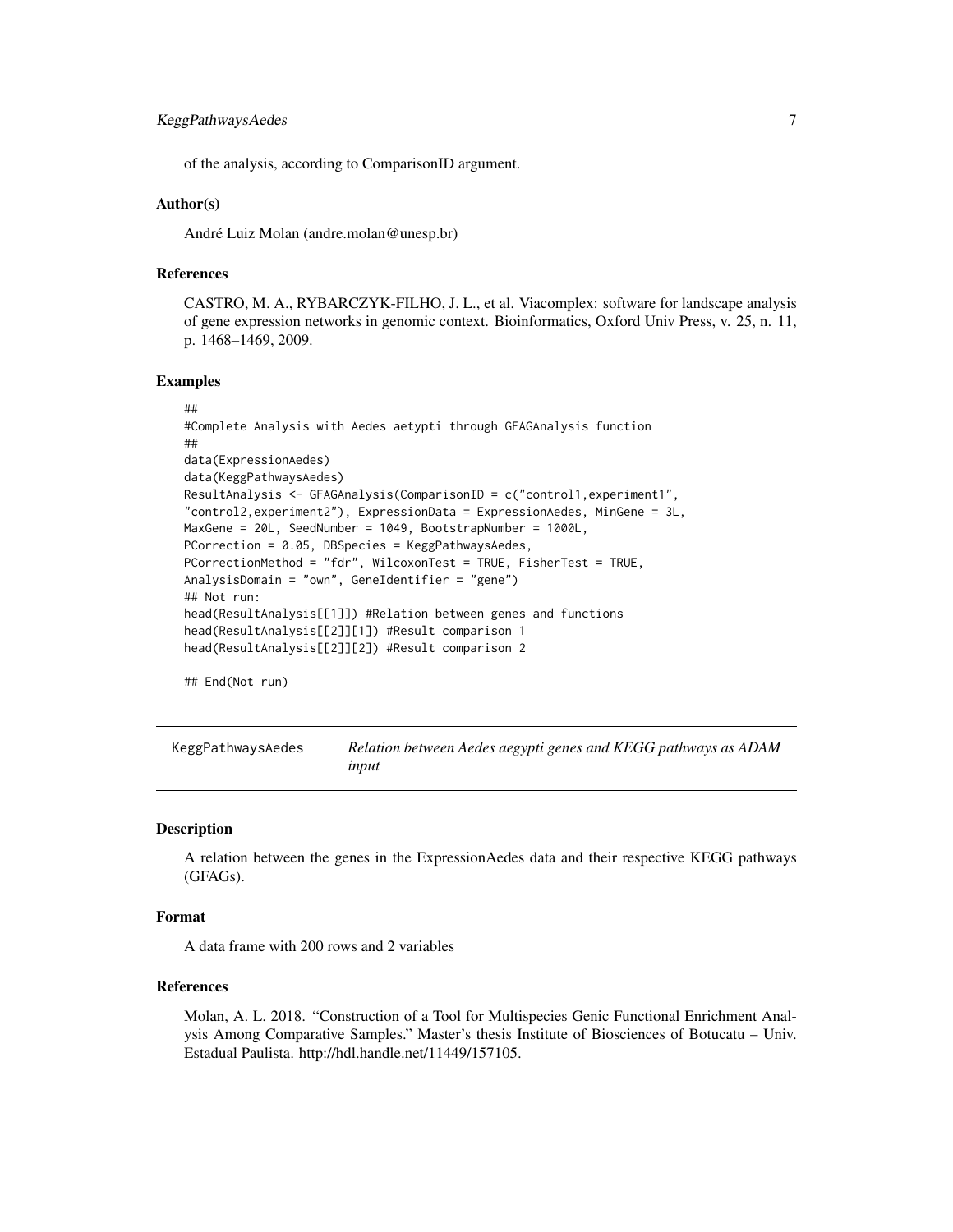8 KeggPathwaysAedes

#### Examples

data(KeggPathwaysAedes)